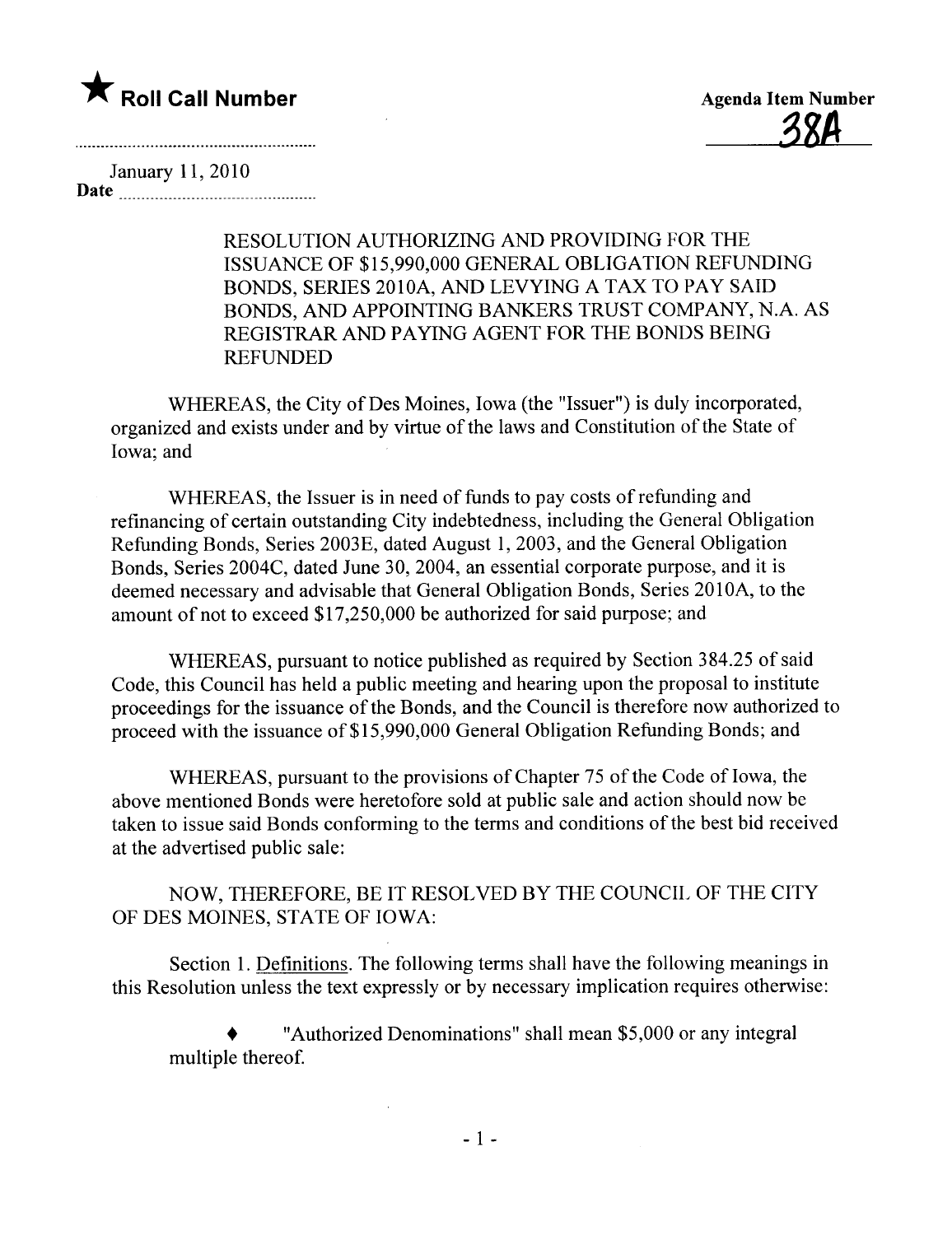January 11, 2010 Date <u>music music music music music</u>

. "Beneficial Owner" shall mean the person in whose name such Bond is recorded as the beneficial owner of a Bond by a Participant on the records of such Participant or such person's subrogee.

. "Bond Fund" shall mean the fund created in Section 3 of this Resolution.

. "Bonds" shall mean \$15,990,000 General Obligation Refunding Bonds, Series 2010A, authorized to be issued by this Resolution.

"Cede & Co." shall mean Cede & Co., the nominee of DTC, and any successor nominee of DTC with respect to the Bonds.

. "Continuing Disclosure Certificate" shall mean that certain Continuing Disclosure Certificate executed by the Issuer and dated the date of issuance and delivery of the Bonds, as originally executed and as it may be amended from time to time in accordance with the terms thereof.

. "Crossover Date" shall mean June 1,2010.

. "Depository Bonds" shall mean the Bonds as issued in the form of one global certificate for each maturity, registered in the Registration Books maintained by the Registrar in the name of DTC or its nominee.

. "DTC" shall mean The Depository Trust Company, New York, New York, a limited purpose trust company, or any successor book-entry securities depository appointed for the Bonds.

. "Escrow Fund" shall mean the Refunded Bonds Trust Fund created under the Refunding Trust Agreement, into which a portion of the proceeds will be deposited and used, together with interest earnings thereon, to pay the principal, interest and redemption premium, if any, on the Refunded Bonds and interest on the Bonds up to and including the Crossover Date.

. "Issuer" and "City" shall mean the City of Des Moines, State of Iowa.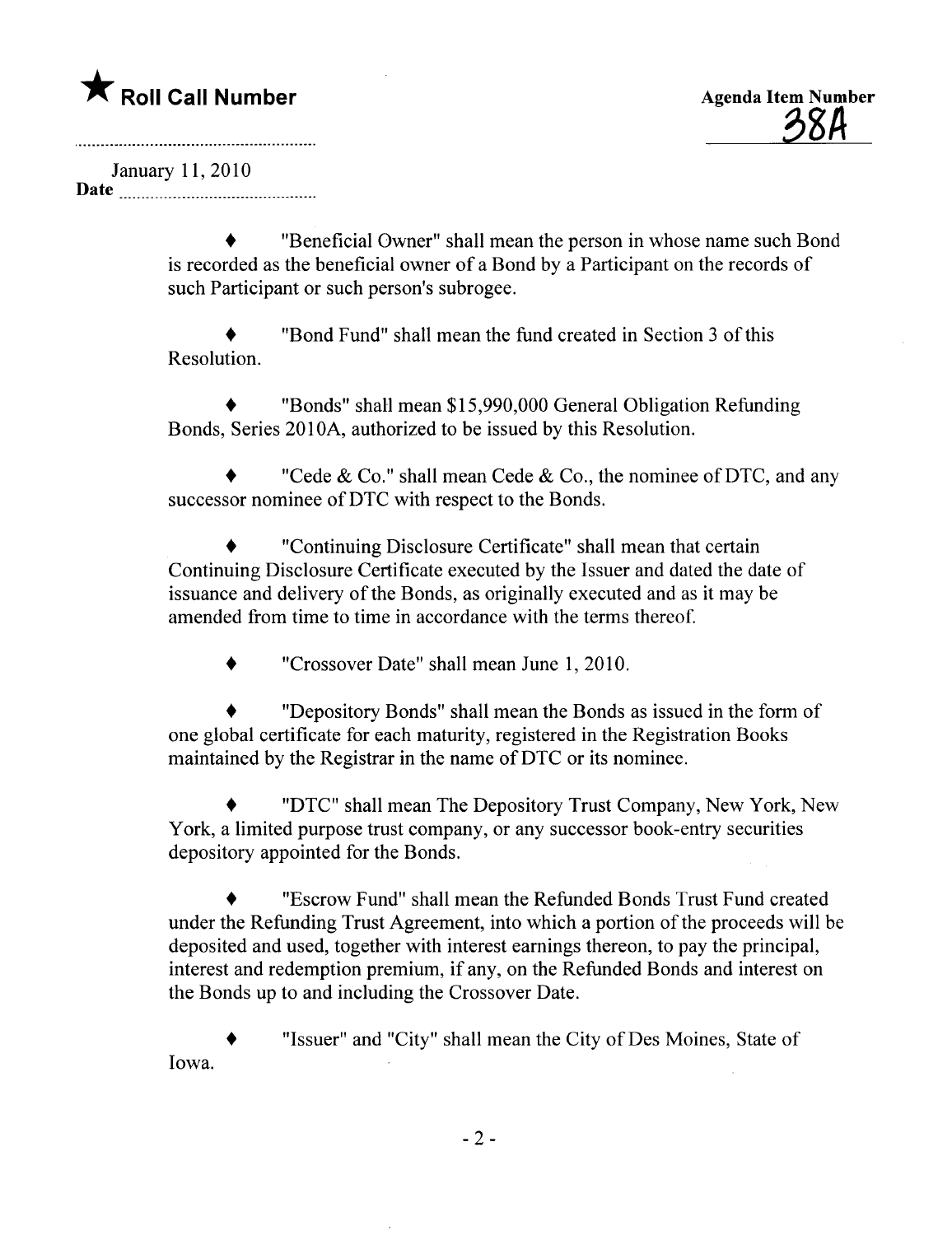January 11,2010 Date

> . "Participants" shall mean those broker-dealers, banks and other financial institutions for which DTC holds Bonds as securities depository.

. "Paying Agent" shall mean the City Treasurer, or such successor as may be approved by Issuer as provided herein and who shall carry out the duties prescribed herein as Issuer's agent to provide for the payment of principal of and interest on the Bonds as the same shall become due.

. "Rebate Fund" shall mean the fund so defined in and established pursuant to the Tax Exemption Certificate.

. "Refunded Bonds" shall mean the General Obligation Bonds, Series 2003E, dated August 1, 2003, and the General Obligation Bonds, Series 2004C, dated June 30, 2004.

. "Refunding Trust Agreement" shall mean the agreement described in Section 15 of this Resolution.

. "Registrar" shall mean the City Treasurer of Des Moines, Iowa, or such successor as may be approved by Issuer as provided herein and who shall carry out the duties prescribed herein with respect to maintaining a register of the owners of the Bonds. Unless otherwise specified, the Registrar shall also act as Transfer Agent for the Bonds.

. "Representation Letter" shall mean the Blanket Issuer Letter of Representations executed and delivered by the Issuer to DTC on fie with DTC.

. "Resolution" shall mean this resolution authorizing the Bonds.

. "Tax Exemption Certificate" shall mean the Tax Exemption Certificate executed by the Treasurer and delivered at the time of issuance and delivery of the Bonds.

. "Treasurer" shall mean the Finance Director/Treasurer or such other officer as shall succeed to the same duties and responsibilties with respect to the recording and payment of the Bonds issued hereunder.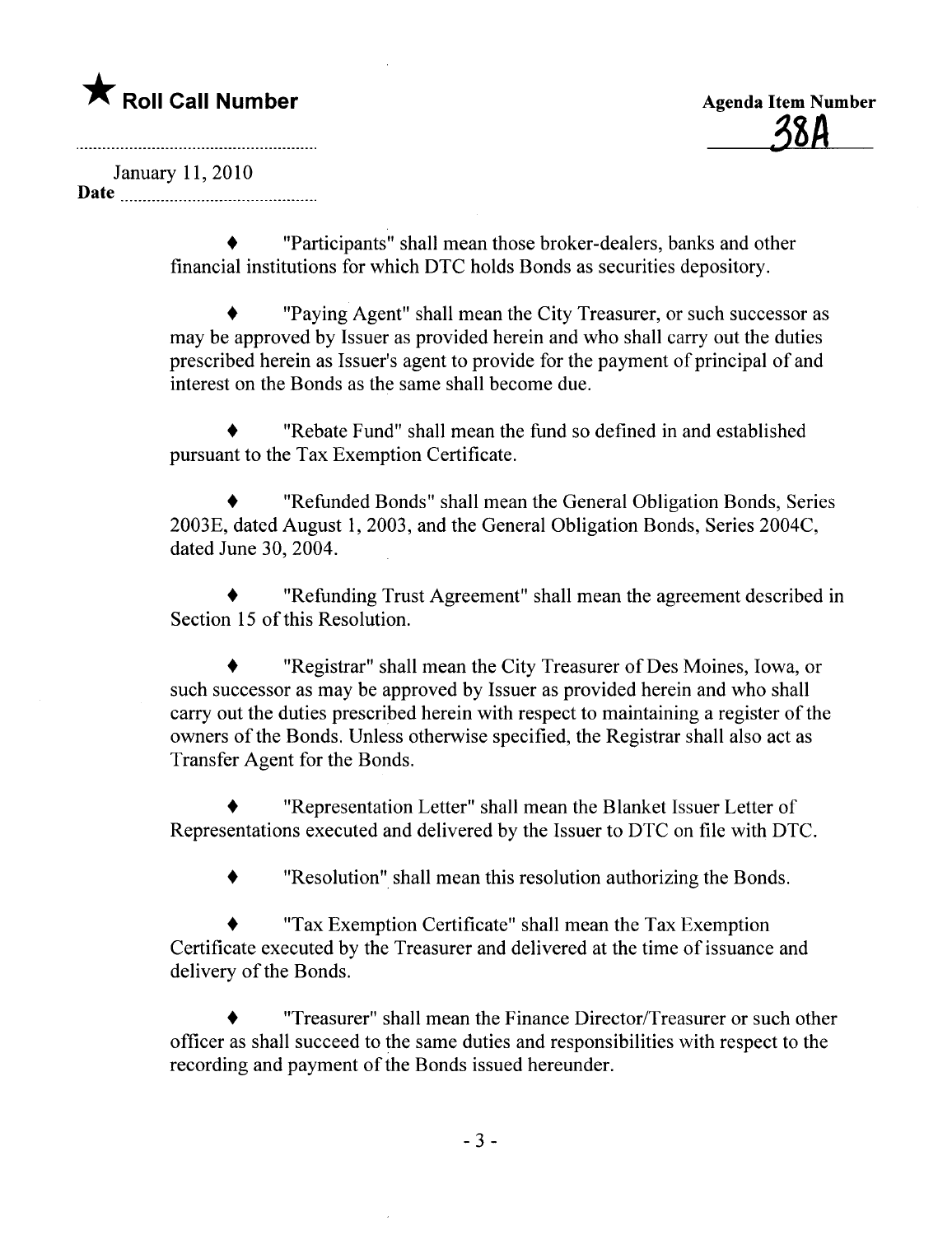

January 11,2010

Date \_ \_ \_\_ \_ \_ \_ \_\_\_ \_ \_ \_ \_ \_\_\_\_\_ \_ \_ \_\_\_\_\_\_\_\_ \_ \_\_\_\_ \_ \_ \_ \_ \_ \_ \_ \_\_\_

. "Trustee" shall mean Bankers Trust Company, N.A. of Des Moines, Iowa, or its successor as may be approved pursuant to the "Refunding Trust Agreement" referred to herein between the Issuer and the Trustee. Section 2. Levy and Certification of Annual Tax; Other Funds to be Used.

(a) Levy of Annual Tax. That for the purpose of providing funds to pay the principal and interest of the Bonds hereinafter authorized to be issued, there is hereby levied for each future year the following direct annual tax on all of the taxable property in Des Moines, Iowa, to-wit:

|               | FISCAL YEAR (JULY 1 TO JUNE 30) |
|---------------|---------------------------------|
| <b>AMOUNT</b> | YEAR OF COLLECTION              |
|               |                                 |
| \$160,152     | 2009/2010*                      |
| \$2,091,238   | 2010/2011                       |
| \$2,083,638   | 2011/2012                       |
| \$2,065,538   | 2012/2013                       |
| \$2,087,138   | 2013/2014                       |
| \$1,137,638   | 2014/2015                       |
| \$1,137,388   | 2015/2016                       |
| \$1,137,488   | 2016/2017                       |
| \$1,131,838   | 2017/2018                       |
| \$1,133,400   | 2018/2019                       |
| \$1,131,725   | 2019/2020                       |
| \$1,129,000   | 2020/2021                       |
| \$1,130,400   | 2021/2022                       |
| \$1,130,200   | 2022/2023                       |
| \$1,128,400   | 2023/2024                       |

\* As set forth in the Refunding Trust Agreement, interest on the Bonds up to and including the Crossover Date will be paid from the Escrow Fund. Amounts previously certified for collection in respect of the Refunded Bonds during 2009/2010 shall be applied to the payment thereof on the Crossover Date.

(NOTE: For example the levy to be made and certified against the taxable valuations of January 1,2010 wil be collected during the fiscal year commencing July 1,2011.)  $\mathcal{L}_{\mathcal{A}}$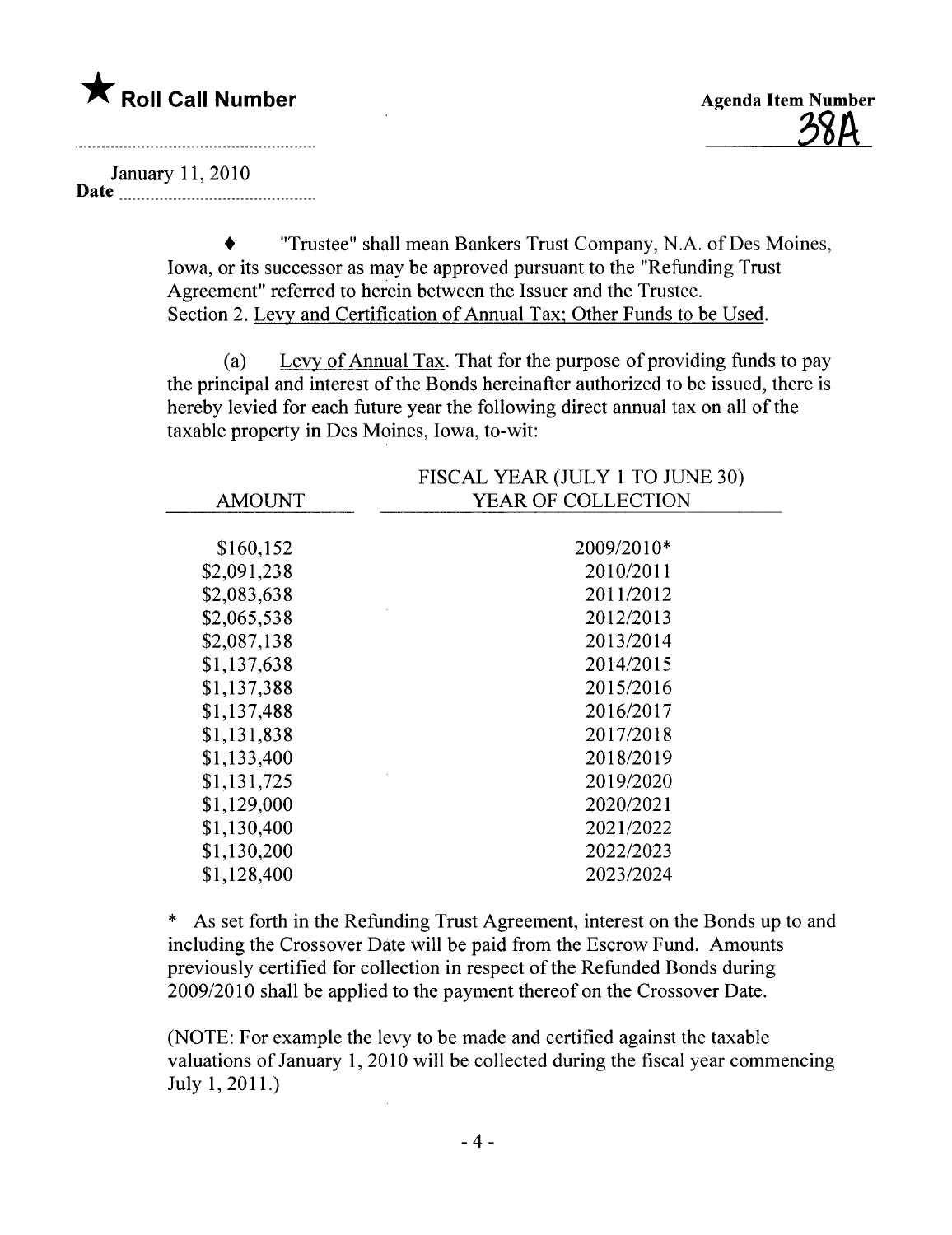

January 11,2010 Date \_ \_\_ \_ \_ \_ \_ \_ \_ \_ \_ \_ \_ \_ \_ \_ \_ \_ \_ \_ \_\_\_\_\_ \_ \_\_\_\_\_\_ \_ \_ \_ \_\_\_ \_ \_\_ n\_

(b) Resolution to be Filed With County Auditor. A certified copy of this Resolution should be filed with the County Auditor of Polk County, State of Iowa, and said Auditor is hereby instructed in and for each of the years as provided, to levy and assess the tax hereby authorized in Section 2 of this Resolution, in like manner as other taxes are levied and assessed, and such taxes so levied in and for each of the years aforesaid be collected in like manner as other taxes of the City are collected, and when collected be used for the purpose of paying principal and interest on said Bonds issued in anticipation of said tax, and for no other purpose whatsoever.

(c) Additional City Funds Available. Principal and interest coming due at any time when the proceeds of said tax on hand shall be insufficient to pay the same shall be promptly paid when due from current funds of the City available for that purpose and reimbursement shall be made from such special fund in the amounts thus advanced.

Section 3. Bond Fund. Said tax shall be collected each year at the same time and in the same manner as, and in addition to, all other taxes in and for the City, and when collected they shall be converted into a special fund within the Debt Service Fund to be known as the "GENERAL OBLIGATION REFUNDING BOND FUND 2010A" (the "Bond Fund"), which is hereby pledged for and shall be used only for the payment of the principal of and interest on the Bonds hereinafter authorized to be issued; and also there shall be apportioned to said fund its proportion of taxes received by the City from property that is centrally assessed by the State of Iowa.

Section 4. Investments of Bond Fund Proceeds. All moneys held in the Bond Fund, provided for by Section 3 of this Resolution shall be invested in investments permitted by Chapter 12B, Code of Iowa, 2009 (formerly Chapter 452, Code of Iowa, as amended) or deposited in financial institutions which are members of the Federal Deposit Insurance Corporation and the deposits in which are insured thereby and all such deposits exceeding the maximum amount insured from time to time by FDIC or its equivalent successor in anyone financial institution shall be continuously secured in compliance with the State Sinking Fund provided under Chapter 12C of the Code of Iowa, 2009, as amended or otherwise by a valid pledge of direct obligations of the United States Government having an equivalent market value. All such interim investments shall mature before the date on which the moneys are required for payment of principal of or interest on the Bonds as herein provided.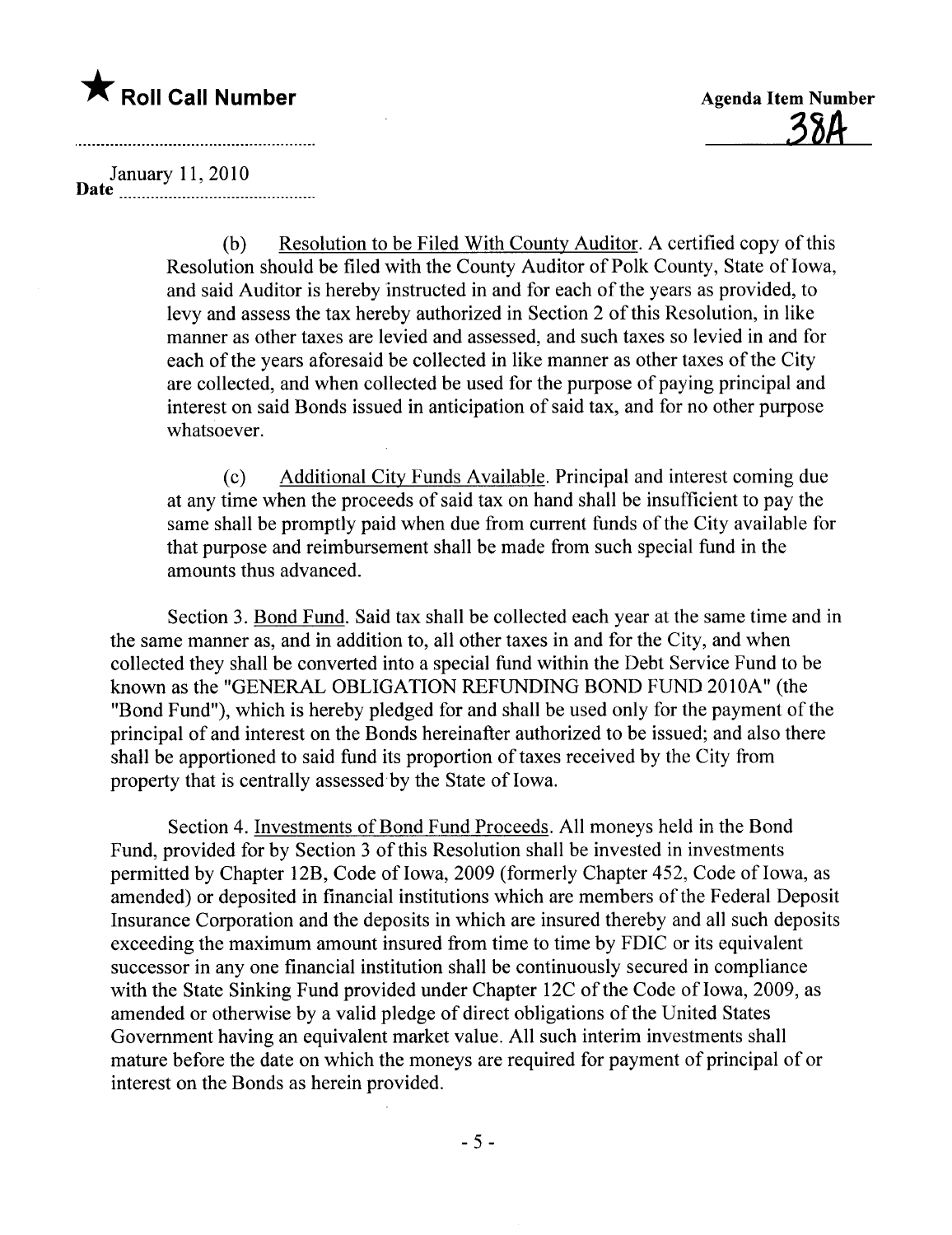<u>38A</u>

January 11,2010 Date

Section 5. Application of Bond Proceeds. Proceeds of the Bonds shall be credited to the Escrow Fund and expended therefrom for purposes of issuance, in accordance with the Refunding Trust Agreement approved in Section 15.

#### Section 6. Bond Details, Execution and Redemption.

amount of  $$15,990,000$ , shall be issued pursuant to the provisions of Section 384.25 of Bond Details. General Obligation Refunding Bonds of the City in the the City Code of Iowa for the aforesaid purpose. The Bonds shall be designated "GENERAL OBLIGATION REFUNDING BOND, SERIES 2010A", be dated the date of delivery, and bear interest from the date thereof, until payment thereof, at the office of the Paying Agent, said interest payable on June 1,2010, and semiannually thereafter on the lst day of June and December in each year until maturity at the rates hereinafter provided.

The Bonds shall be executed by the manual or facsimile signature of the Mayor and attested by the manual or facsimile signature of the Clerk, and impressed or printed with the seal of the City and shall be fully registered as to both principal and interest as provided in this Resolution; principal, interest and premium, if any, shall be payable at the office of the Paying Agent by mailng of a check to the registered owner of the Bond. The Bonds shall be in the denomination of \$5,000 or multiples thereof. The Bonds shall mature and bear interest as follows: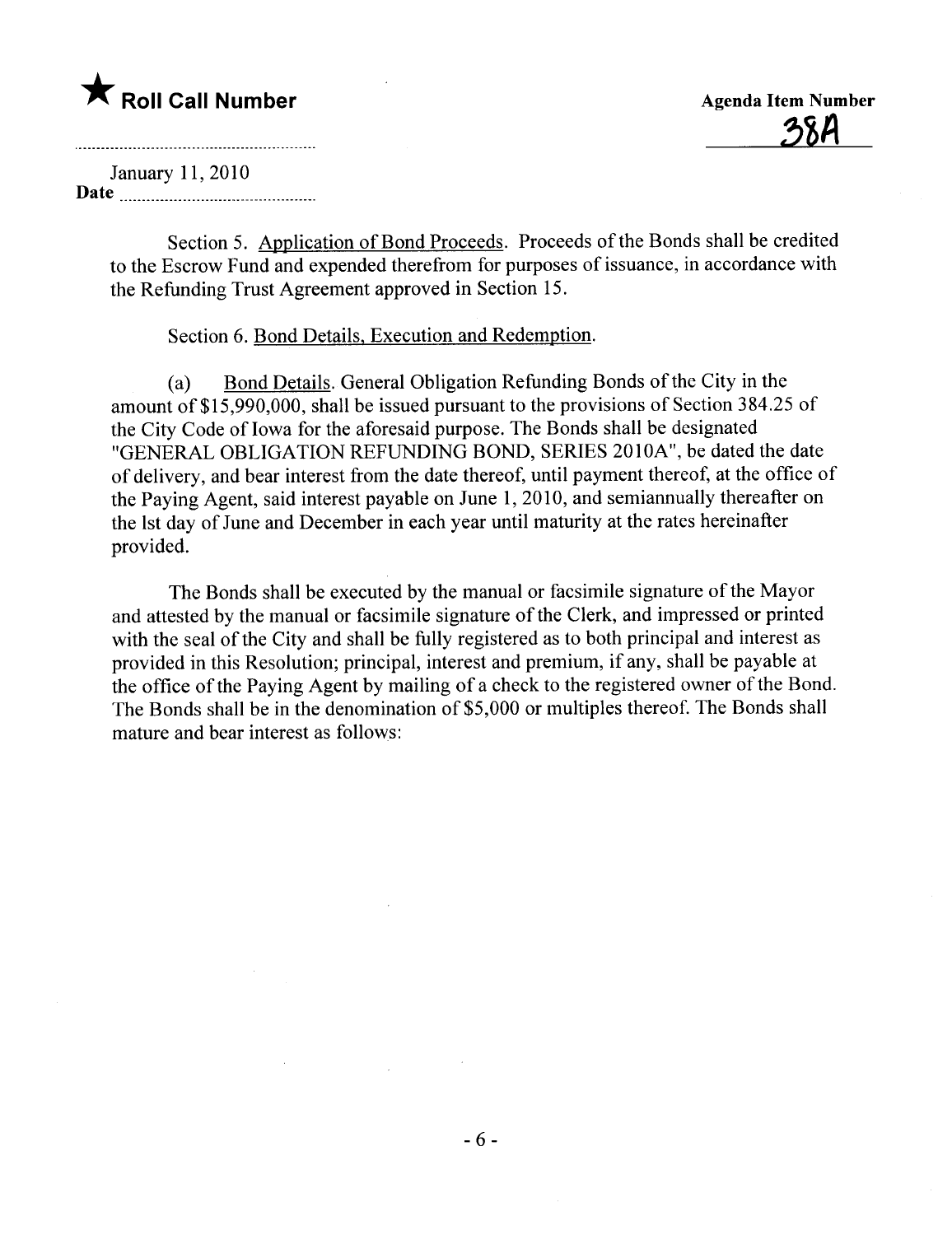<u>јън</u>

January 11,2010

Date  $\frac{1}{2}$ 

| Principal<br>Amount | Interest<br>Rate | Maturity<br>June 1st |
|---------------------|------------------|----------------------|
| \$1,630,000         | 2.00%            | 2011                 |
| \$1,655,000         | 2.00%            | 2012                 |
| \$1,670,000         | 2.00%            | 2013                 |
| \$1,725,000         | 2.00%            | 2014                 |
| \$810,000           | 2.50%            | 2015                 |
| \$830,000           | 3.00%            | 2016                 |
| \$855,000           | 3.00%            | 2017                 |
| \$875,000           | 3.25%            | 2018                 |
| \$905,000           | 3.50%            | 2019                 |
| \$935,000           | 3.50%            | 2020                 |
| \$965,000           | 4.00%            | 2021                 |
| \$1,005,000         | 4.00%            | 2022                 |
| \$1,045,000         | 4.00%            | 2023                 |
| \$1,085,000         | 4.00%            | 2024                 |
|                     |                  |                      |

(b) Redemption. Bonds maturing after June 1, 2018 may be called for redemption by the Issuer and paid before maturity on said date or any date thereafter, from any funds regardless of source, in whole or from time to time in part, in any order of maturity and within an annual maturity by lot. The terms of redemption shall be par, plus accrued interest to date of calL.

Thirty days' notice of redemption shall be given by certified mail to the registered owner of the Bond. Failure to give such notice by mail to any registered owner of the Bonds or any defect therein shall not affect the validity of any proceedings for the redemption of the Bonds. All bonds or portions thereof called for redemption will cease to bear interest after the specified redemption date, provided funds for their redemption are on deposit at the place of payment.

If selection by lot within a maturity is required, the Registrar shall designate the bonds to be redeemed by random selection of the names of the registered owners of the entire annual maturity until the total amount of bonds to be called has been reached.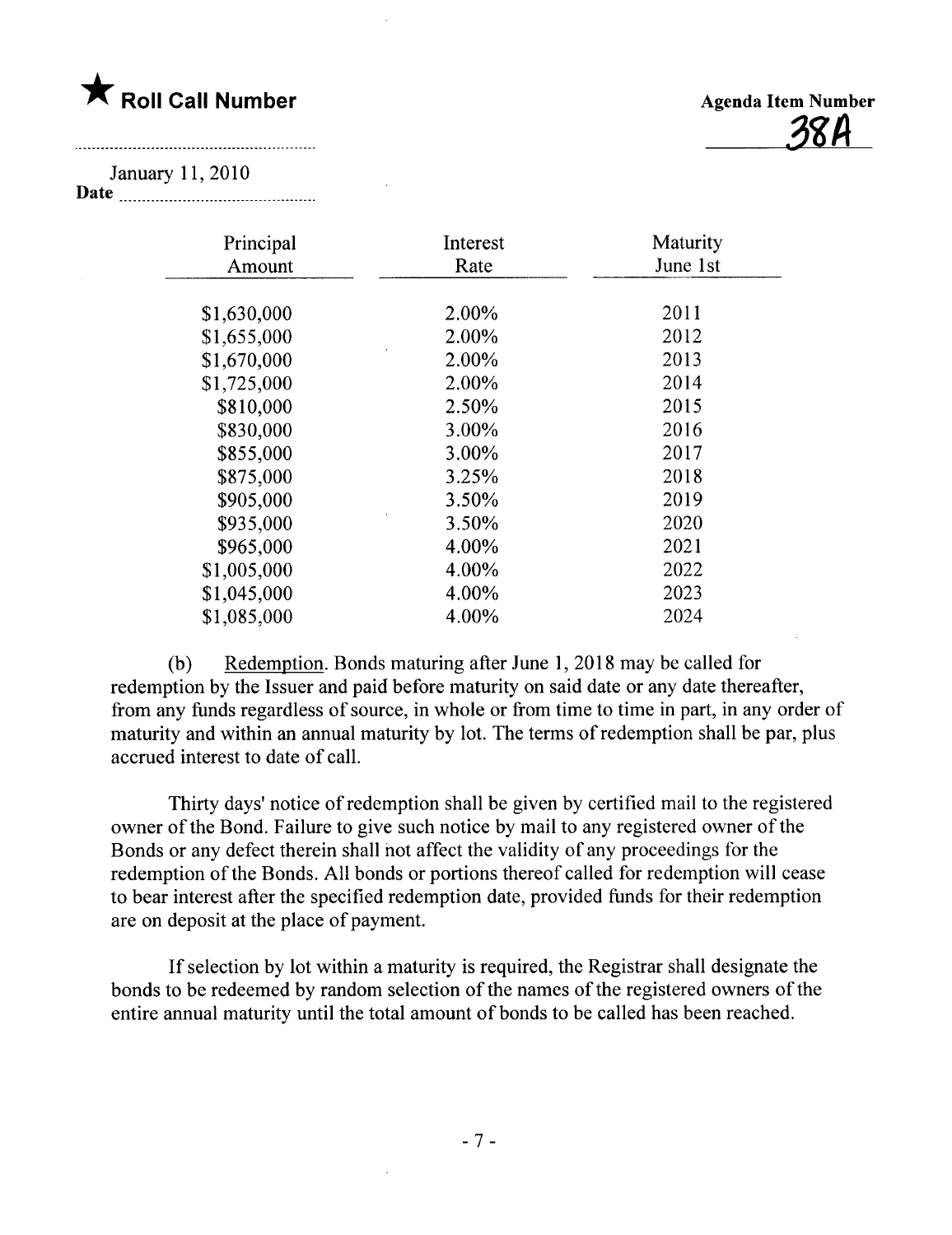<u> 38H</u>

January 11,2010 Date

Section 7. Issuance of Bonds in Book-Entry Form; Replacement Bonds.

(a) Notwithstanding the other provisions of this Resolution regarding registration, ownership, transfer, payment and exchange of the Bonds, unless the Issuer determines to permit the exchange of Depository Bonds for Bonds in the Authorized Denominations, the Bonds shall be issued as Depository Bonds in denominations of the entire principal amount of each maturity of Bonds (or, if a portion of said principal amount is prepaid, said principal amount less the prepaid amount); and such Depository Bonds shall be registered in the name of Cede  $& Co.,$  as nominee of DTC. Payment of semi-annual interest for any Depository Bond shall be made by wire transfer or New York Clearing House or equivalent next day funds to the account of Cede & Co. on the interest payment date for the Bonds at the address indicated in or pursuant to the Representation Letter.

(b) With respect to Depository Bonds, neither the Issuer nor the Paying Agent shall have any responsibilty or obligation to any Participant or to any Beneficial Owner. Without limiting the immediately preceding sentence, neither the Issuer nor the Paying Agent shall have any responsibilty or obligation with respect to (i) the accuracy of the records of DTC or its nominee or of any Participant with respect to any ownership interest in the Bonds, (ii) the delivery to any Participant, any Beneficial Owner or any other person, other than DTC or its nominee, of any notice with respect to the Bonds, (iii) the payment to any Participant, any Beneficial Owner or any other person, other than DTC or its nominee, of any amount with respect to the principal of, premium, if any, or interest on the Bonds, or (iv) the failure of DTC to provide any information or notification on behalf of any Participant or Beneficial Owner.

The Issuer and the Paying Agent may treat DTC or its nominee as, and deem DTC or its nominee to be, the absolute owner of each Bond for the purpose of payment of the principal of, premium, if any, and interest on such Bond, for the purpose of all other matters with respect to such Bond, for the purpose of registering transfers with respect to such Bonds, and for all other purposes whatsoever (except for the giving of certain Bond holder consents, in accordance with the practices and procedures of DTC as may be applicable thereto). The Paying Agent shall pay all principal of, premium, if any, and interest on the Bonds only to or upon the order of the Bondholders as shown on the Registration Books, and all such payments shall be valid and effective to fully satisfy and discharge the Issuer's obligations with respect to the principal of, premium, if any, and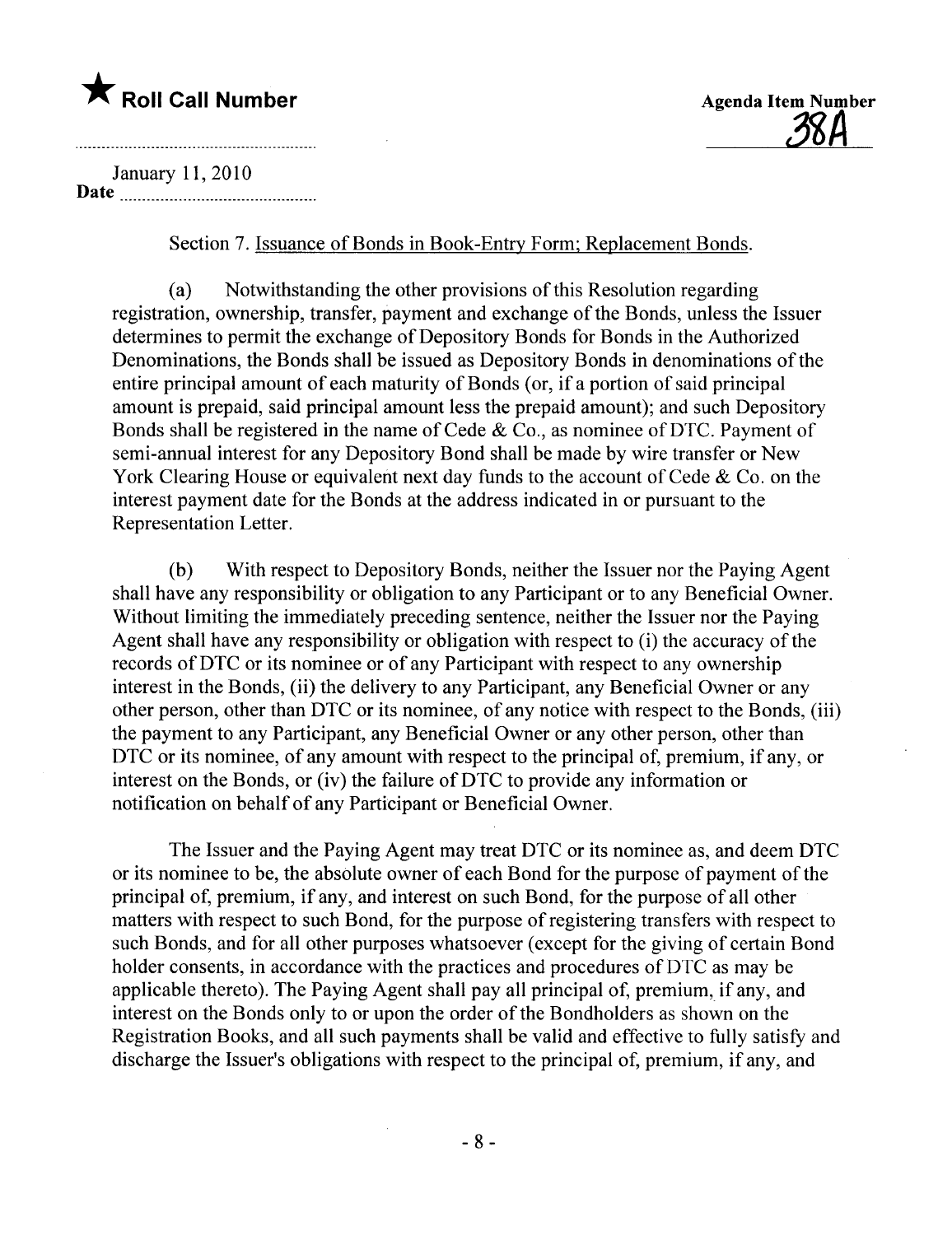January 11,2010 Date  $\frac{1}{2}$  ...  $\frac{1}{2}$  ...

> interest on the Bonds to the extent so paid. Notwithstanding the provisions of this Resolution to the contrary (includìng without limitation those provisions relating to the surrender of Bonds, registration thereof, and issuance in Authorized Denominations), as long as the Bonds are Depository Bonds, full effect shall be given to the Representation Letter and the procedures and practices of DTC thereunder, and the Paying Agent shall comply therewith.

(c) Upon (i) a determination by the Issuer that DTC is no longer able to carr out its functions or is otherwise dètermined unsatisfactory, or (ii) a determination by DTC that the Bonds are no longer eligible for its depository services or (iii) a determination by the Paying Agent that DTC has resigned or discontinued its services for the Bonds, if such substitution is authorized by law, the Issuer shall (A) designate a satisfactory substitute depository as set forth below or, if a satisfactory substitute is not found, (B) provide for the exchange of Depository Bonds for replacement Bonds in Authorized Denominations.

(d) To the extent authorized by law, if the Issuer determines to provide for the exchange of Depository Bonds for Bonds in Authorized Denominations, the Issuer shall so notify the Paying Agent and shall provide the Registrar with a supply of executed unauthenticated Bonds to be so exchanged. The Registrar shall thereupon notify the owners of the Bonds and provide for such exchange, and to the extent that the Beneficial Owners are designated as the transferee by the owners, the Bonds will be delivered in appropriate form, content and Authorized Denominations to the Beneficial Owners, as their interests appear.

( e) Any substitute depository shall be designated in writing by the Issuer to the Paying Agent. Any such substitute depository shall be a qualified and registered "clearing agency" as provided in Section 17A of the Securities Exchange Act of 1934, as amended. The substitute depository shall provide for (i) immobilzation of the Depository Bonds, (ii) registration and transfer of interests in Depository Bonds by book entries made on records of the depository or its nominee and (iii) payment of principal of, premium, if any, and interest on the Bonds in accordance with and as such interests may appear with respect to such book entries.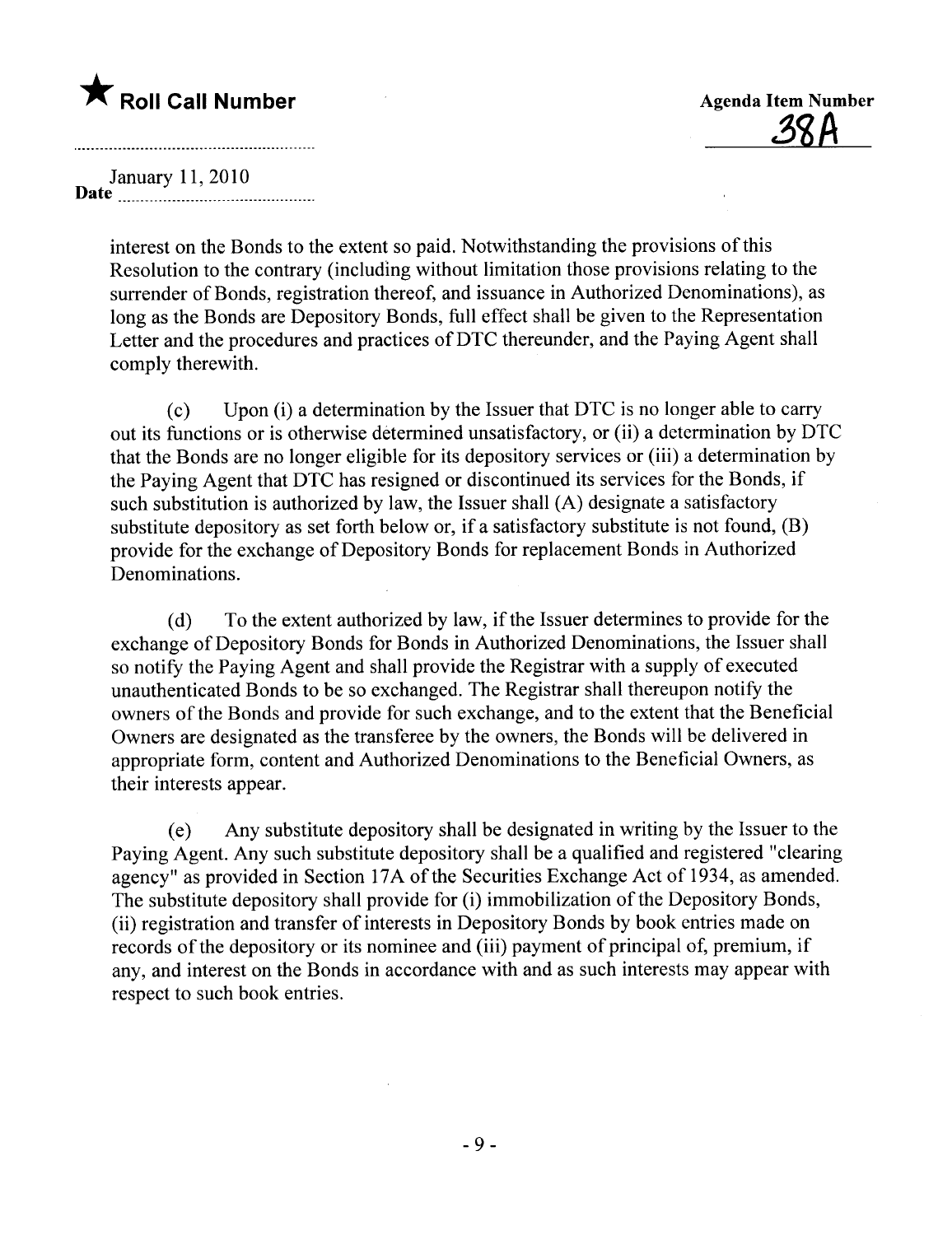January 11, 2010 Date \_ \_u\_ \_ \_ \_ \_uun \_ \_ \_ \_ \_ \_00\_ \_ \_ \_ \_ 00\_ \_ \_ \_ \_ \_ \_ \_ \_ \_ \_ \_ \_.

> Section 8. Registration of Bonds; Appointment of Registrar; Transfer; Ownership; Delivery; and Cancellation.

> (a) Registration. The ownership of Bonds may be transferred only by the making of an entry upon the books kept for the registration and transfer of ownership of the Bonds, and in no other way. The City Treasurer is hereby appointed as Bond Registrar under the terms of this Resolution. Registrar shall maintain the books of the Issuer for the registration of ownership of the Bonds for the payment of principal of and interest on the Bonds as provided in this Resolution. All Bonds shall be negotiable as provided in Article 8 of the Uniform Commercial Code and Section 384.31 of the Code of Iowa, subject to the provisions for registration and transfer contained in the Bonds and in this Resolution.

> (b) Transfer. The ownership of any Bond may be transferred only upon the Registration Books kept for the registration and transfer of Bonds and only upon surrender thereof at the office of the Registrar together with an assignment duly executed by the holder or his duly authorized attorney in fact in such form as shall be satisfactory to the Registrar, along with the address and social security number or federal employer identification number of such transferee (or, if registration is to be made in the name of multiple individuals, of all such transferees). In the event that the address of the registered owner of a Bond (other than a registered owner which is the nominee of the broker or dealer in question) is that of a broker or dealer, there must be disclosed on the Registration Books the information pertaining to the registered owner required above. Upon the transfer of any such Bond, a new fully registered Bond, of any denomination or denominations permitted by this Resolution in aggregate principal amount equal to the unmatured and unredeemed principal amount of such transferred fully registered Bond, and bearing interest at the same rate and maturing on the same date or dates shall be delivered by the Registrar.

> (c) Registration of Transferred Bonds. In all cases of the transfer of the Bonds, the Registrar shall register, at the earliest practicable time, on the Registration Books, the Bonds, in accordance with the provisions of this Resolution.

(d) Ownership. As to any Bond, the person in whose name the ownership of the same shall be registered on the Registration Books of the Registrar shall be deemed and regarded as the absolute owner thereof for all purposes, and payment of or on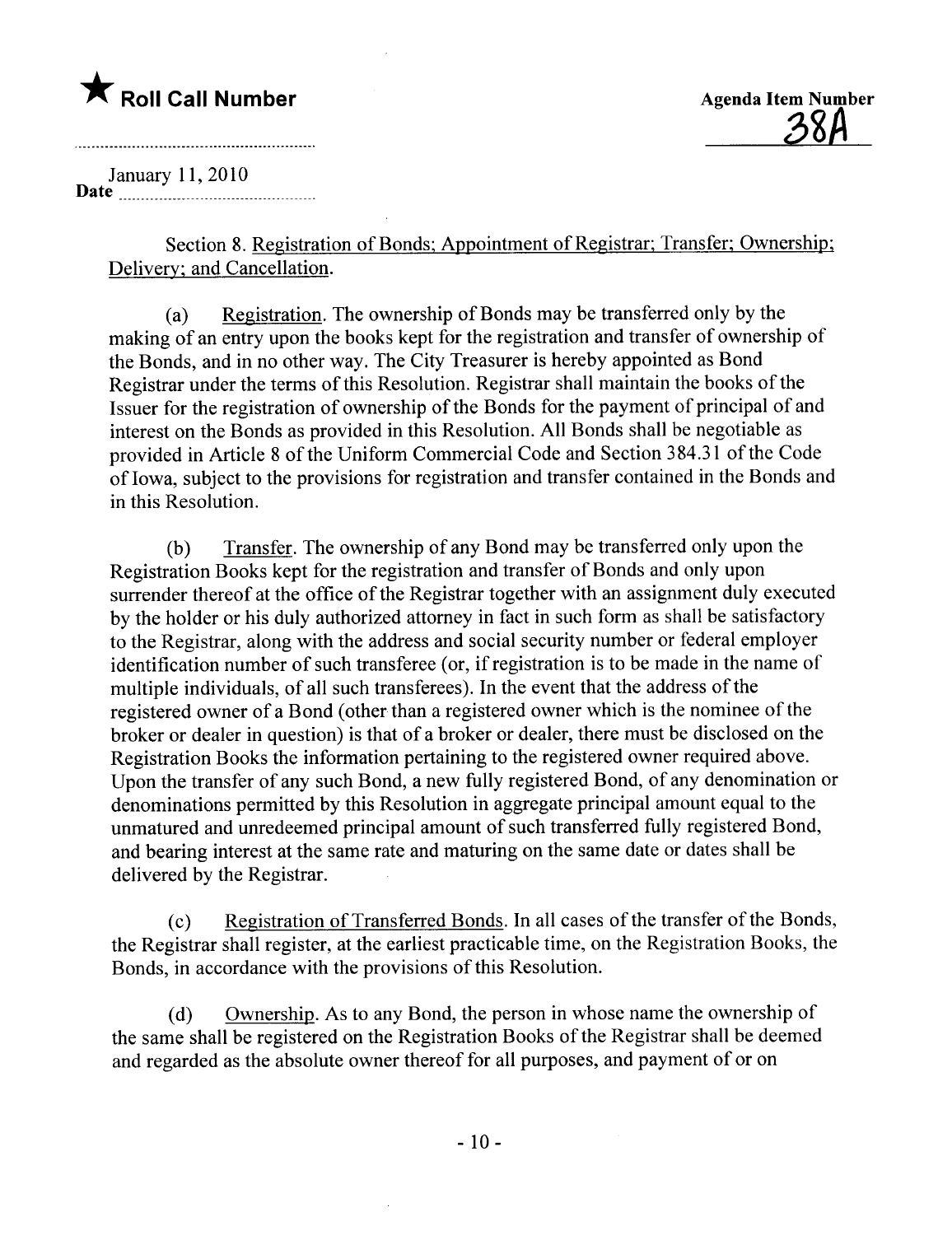<u> 28Н</u>

January 11,2010 Date \_ \_ \_ \_ \_ u \_ \_ \_ \_ \_ \_ \_ \_ \_ \_ \_ \_ \_ \_ \_ \_ \_ u u\_ \_ \_ \_ u\_ \_ \_ \_ \_ \_ \_ \_\_.

> account of the principal of any such Bonds and the premium, if any, and interest thereon shall be made only to or upon the order of the registered owner thereof or his legal representative. All such payments shall be valid and effectual to satisfy and discharge the liability upon such Bond, including the interest thereon, to the extent of the sum or sums so paid.

> (e) Cancellation. All Bonds which have been redeemed shall not be reissued but shall be cancelled by the Registrar. All Bonds which are cancelled by the Registrar shall be destroyed and a certificate of the destruction thereof shall be furnished promptly to the Issuer; provided that if the Issuer shall so direct, the Registrar shall forward the cancelled Bonds to the Issuer.

(f) Non-Presentment of Bonds. In the event any payment check representing payment of principal of or interest on the Bonds is returned to the Paying Agent or if any bond is not presented for payment of principal at the maturity or redemption date, if funds sufficient to pay such principal of or interest on Bonds shall have been made available to the Paying Agent for the benefit of the owner thereof, all liabilty of the Issuer to the owner thereof for such interest or payment of such Bonds shall forthwith cease, terminate and be completely discharged, and thereupon it shall be the duty of the Paying Agent to hold such funds, without liabilty for interest thereon, for the benefit of the owner of such Bonds who shall thereafter be restricted exclusively to such funds for any claim of whatever nature on his part under this Resolution or on, or with respect to, such interest or Bonds. The Paying Agent's obligation to hold such funds shall continue for a period equal to two years and six months following the date on which such interest or principal became due, whether at maturity, or at the date fixed for redemption thereof, or otherwise, at which time the Paying Agent, shall surrender any remaining funds so held to the Issuer, whereupon any claim under this Resolution by the Owners of such interest or Bonds of whatever nature shall be made upon the Issuer.

(g) Registration and Transfer Fees. The Registrar may furnish to each owner, at the Issuer's expense, one bond for each annual maturity. The Registrar shall furnish additional bonds in lesser denominations (but not less than the minimum denomination) to an owner who so requests.

 $\mathcal{L}^{\mathcal{L}}$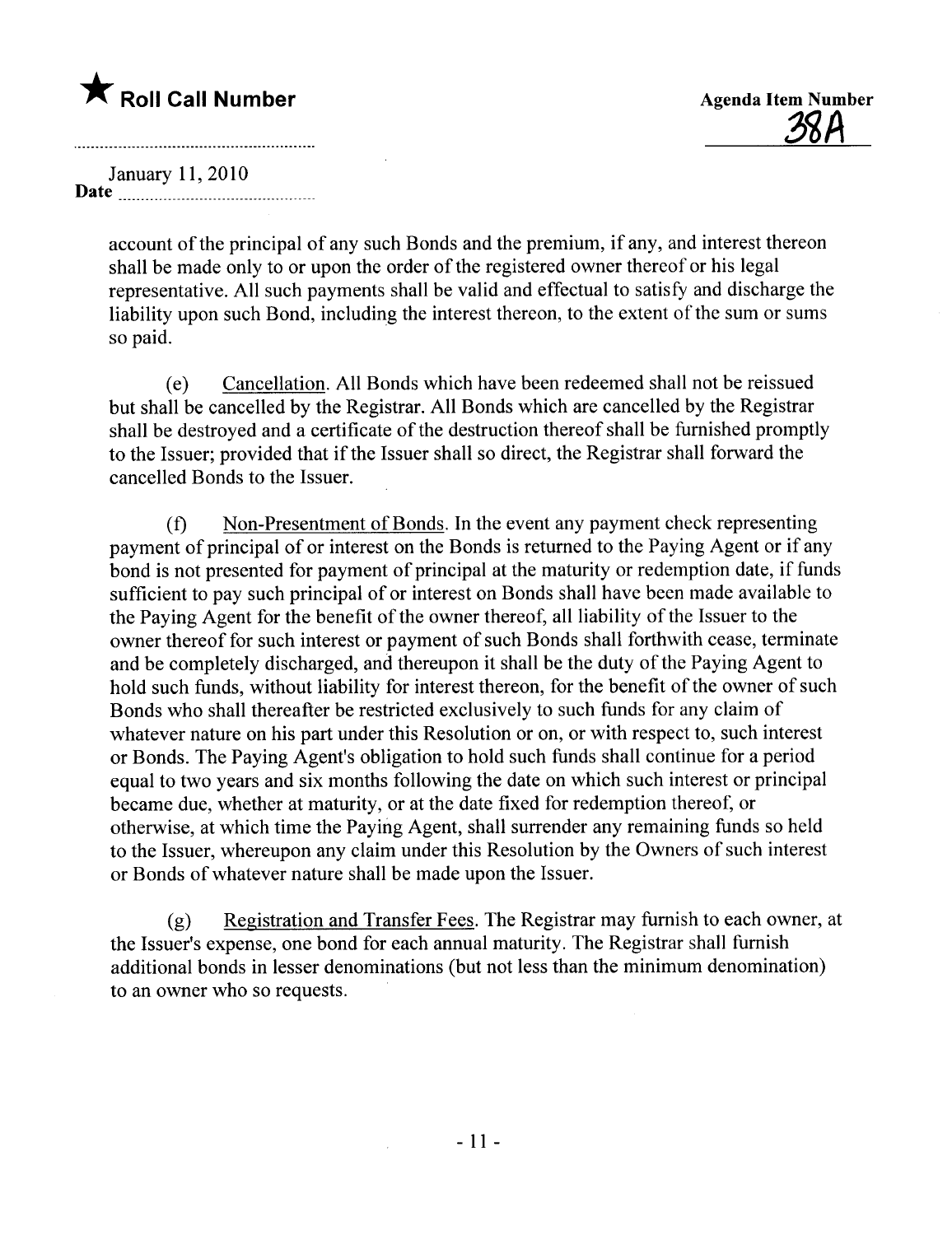

January 11,2010 Date \_ \_ \_ u \_ \_ \_ \_ \_ \_ \_ \_ \_ \_ \_ \_ uu \_ \_ \_ \_ \_ \_ \_ \_ \_ \_ \_ \_ u\_ \_ \_ \_ \_ \_\_ \_.

> Section 9. Reissuance of Mutilated, Destroyed, Stolen or Lost Bonds. In case any outstanding Bond shall become mutilated or be destroyed, stolen or lost, the Issuer shall at the request of Registrar authenticate and deliver a new Bond of like tenor and amount as the Bond so mutilated, destroyed, stolen or lost, in exchange and substitution for such mutilated Bond to Registrar, upon surrender of such mutilated Bond, or in lieu of and substitution for the Bond destroyed, stolen or lost, upon filing with the Registrar evidence satisfactory to the Registrar and Issuer that such Bond has been destroyed, stolen or lost and proof of ownership thereof, and upon furnishing the Registrar and Issuer with satisfactory indemnity and complying with such other reasonable regulations as the Issuer or its agent may prescribe and paying such expenses as the Issuer may incur in connection therewith.

> Section 10. Record Date. Payments of principal and interest, otherwise than upon full redemption, made in respect of any Bond, shall be made to the registered holder thereof or to their designated agent as the same appear on the books of the Registrar on the 15th day preceding the payment date. All such payments shall fully discharge the obligations of the Issuer in respect of such Bonds to the extent of the payments so made. Payment of principal shall only be made upon surrender of the Bond to the Paying Agent.

> Section 11. Execution, Authentication and Delivery of the Bonds. Upon the adoption of this Resolution, the Mayor and Clerk shall execute and deliver the Bonds to the Registrar, who shall authenticate the Bonds and deliver the same to or upon order of the Purchaser. No Bond shall be valid or obligatory for any purpose or shall be entitled to any right or benefit hereunder unless the Registrar shall duly endorse and execute on such Bond a Certificate of Authentication substantially in the form of the Certificate herein set forth. Such Certificate upon any Bond executed on behalf of the Issuer shall be conclusive evidence that the Bond so authenticated has been duly issued under this Resolution and that the holder thereof is entitled to the benefits of this Resolution.

Section 12. Right to Name Substitute Paying Agent or Registrar. Issuer reserves the right to name a substitute, successor Registrar or Paying Agent upon giving prompt written notice to each registered bondholder.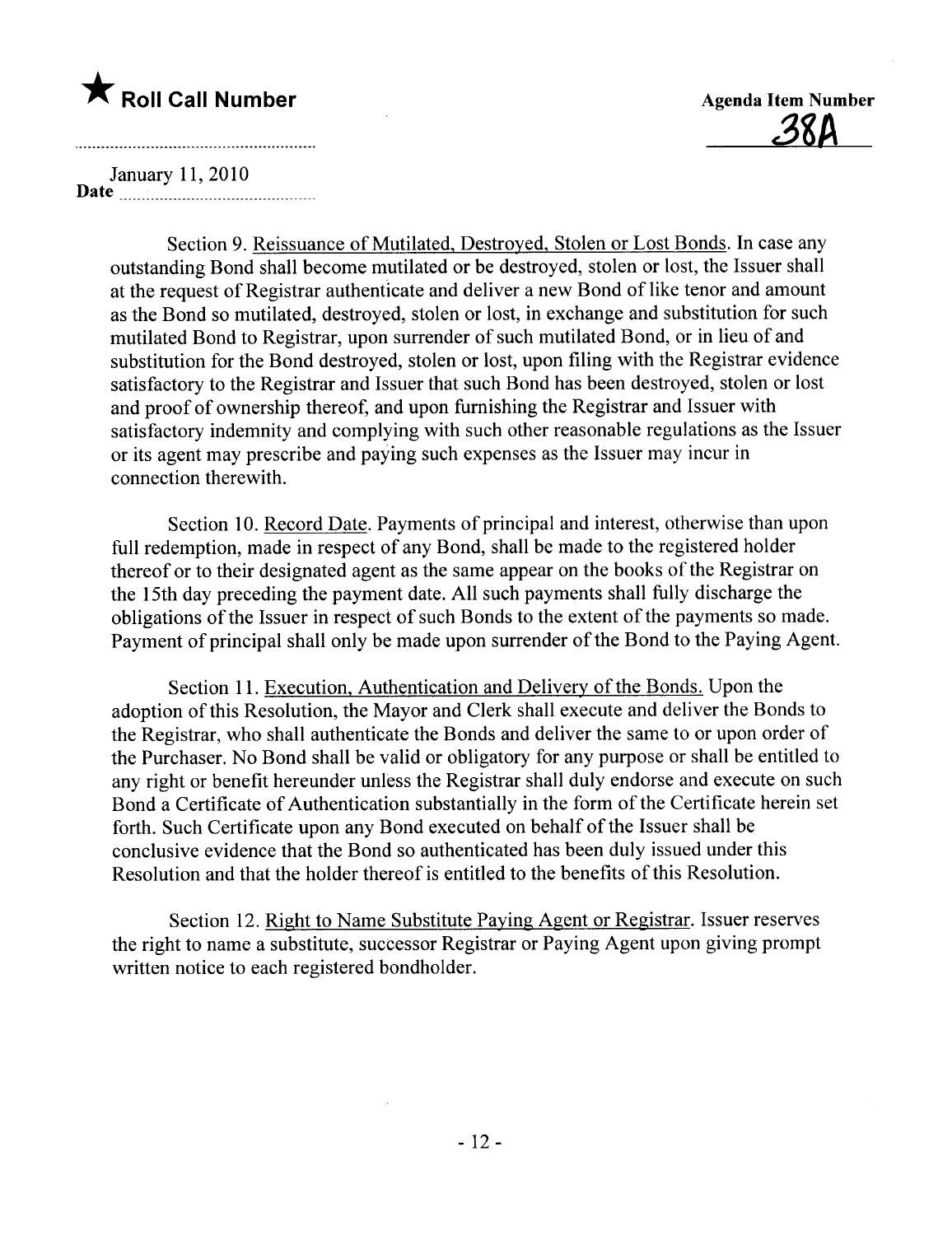.m,mmm....mSectIon..l,3":'F-omrof Bond. Bonds shall be printed in substantial coiipliauL,\; w itl. standards proposed by the American Standards Institute substantially in the form as  $Datef_0\|_{\text{OWS}}$ 

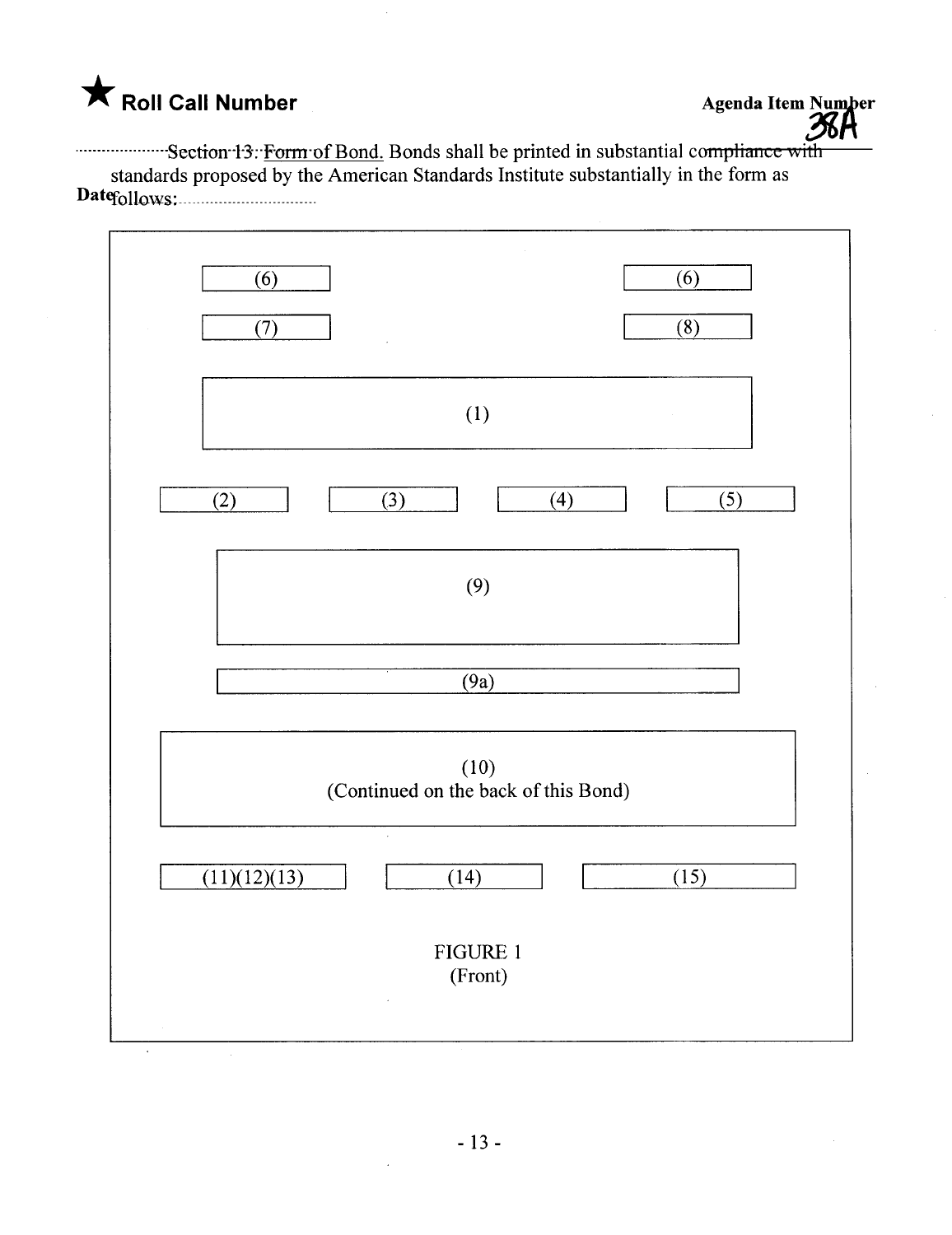

Agenda Item Number



FIGURE 2 (Back)

 $\mathcal{A}$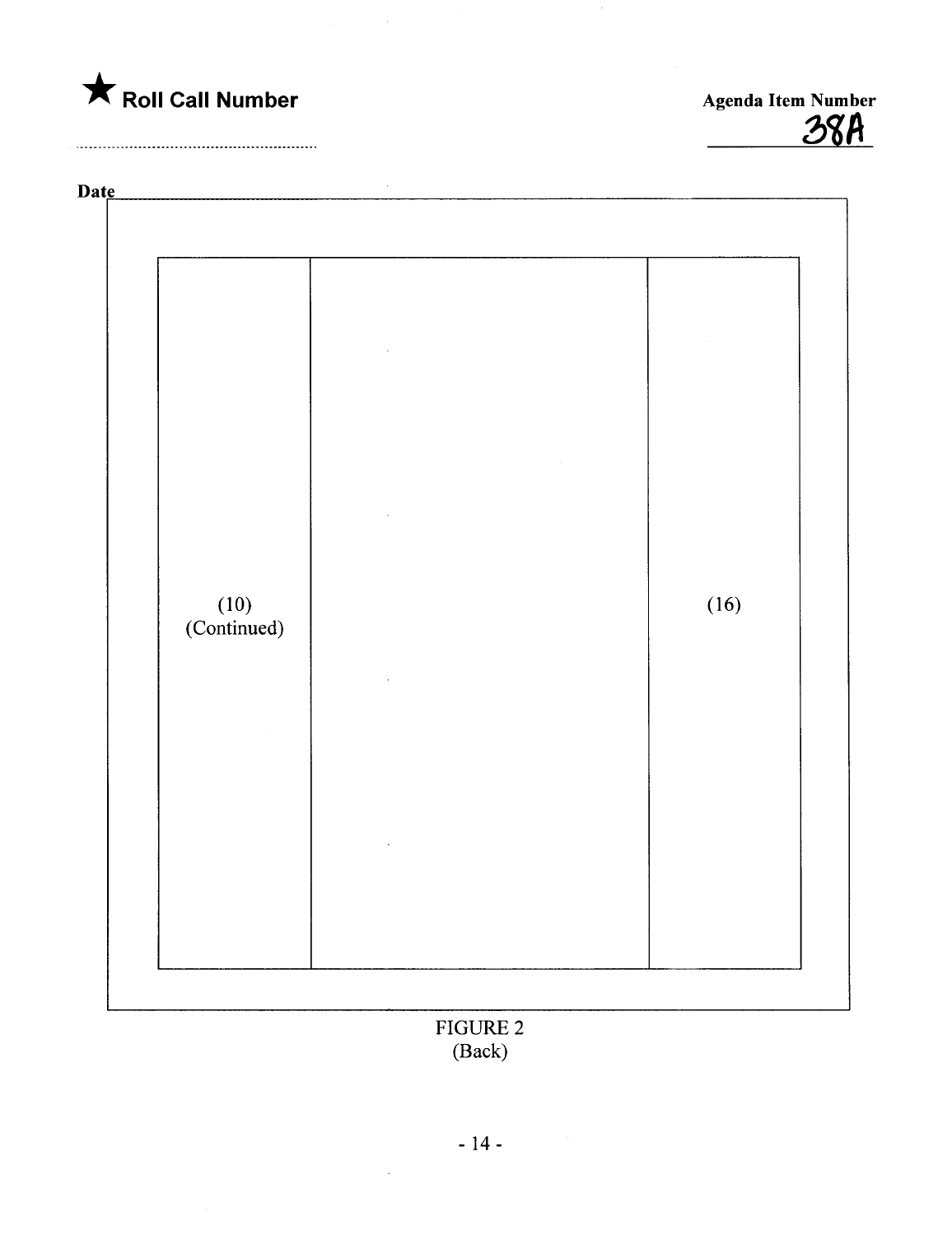### $\bigstar$  Roll Call Number

#### January 11,2010 Date <u>manual communication</u>

The text of the Bonds to be located thereon at the item numbers shown shall be as follows:

| Item 1, figure $l =$ "STATE OF IOWA" |
|--------------------------------------|
| "COUNTY OF POLK"                     |
| "CITY OF DES MOINES"                 |
| "GENERAL OBLIGATION REFUNDING BOND"  |
| "SERIES 2010A"                       |
|                                      |

| Item 2, figure $1=$  | Rate:                           |
|----------------------|---------------------------------|
| Item 3, figure $1=$  | Maturity:                       |
| Item 4, figure $1=$  | Bond Date: the date of delivery |
| Item 5, figure $l =$ | <b>CUSIP No.:</b>               |
| Item 6, figure $1=$  | "Registered"                    |
| Item 7, figure $l =$ | Certificate No.                 |
| Item 8, figure $1=$  | Principal Amount: \$            |
|                      |                                 |

Item 9, figure  $1 =$  The City of Des Moines, State of Iowa, a municipal corporation organized and existing under and by virtue of the Constitution and laws of the State of Iowa (the "Issuer"), for value received, promises to pay from the source and as hereinafter provided, on the maturity date indicated above, to

Item 9A, figure  $1 =$  (Registration panel to be completed by Registrar or Printer with name of Registered Owner).

Item 10, figure  $1 =$  or registered assigns, the principal sum of (enter principal amount in long form) THOUSAND DOLLARS in lawful money of the United States of America, on the maturity date shown above, only upon presentation and surrender hereof at the office of the City Treasurer, Paying Agent of this issue, or its successor, with interest on the sum from the date hereof until paid at the rate per annum specified above, payable on June 1, 2010, and semiannually thereafter on the 1 st day of June and December in each year.

Interest and principal shall be paid to the registered holder of the Bond as shown on the records of ownership maintained by the Registrar as of the 15th day preceding such interest payment date. Interest shall be computed on the basis of a 360-day year of twelve 30-day months.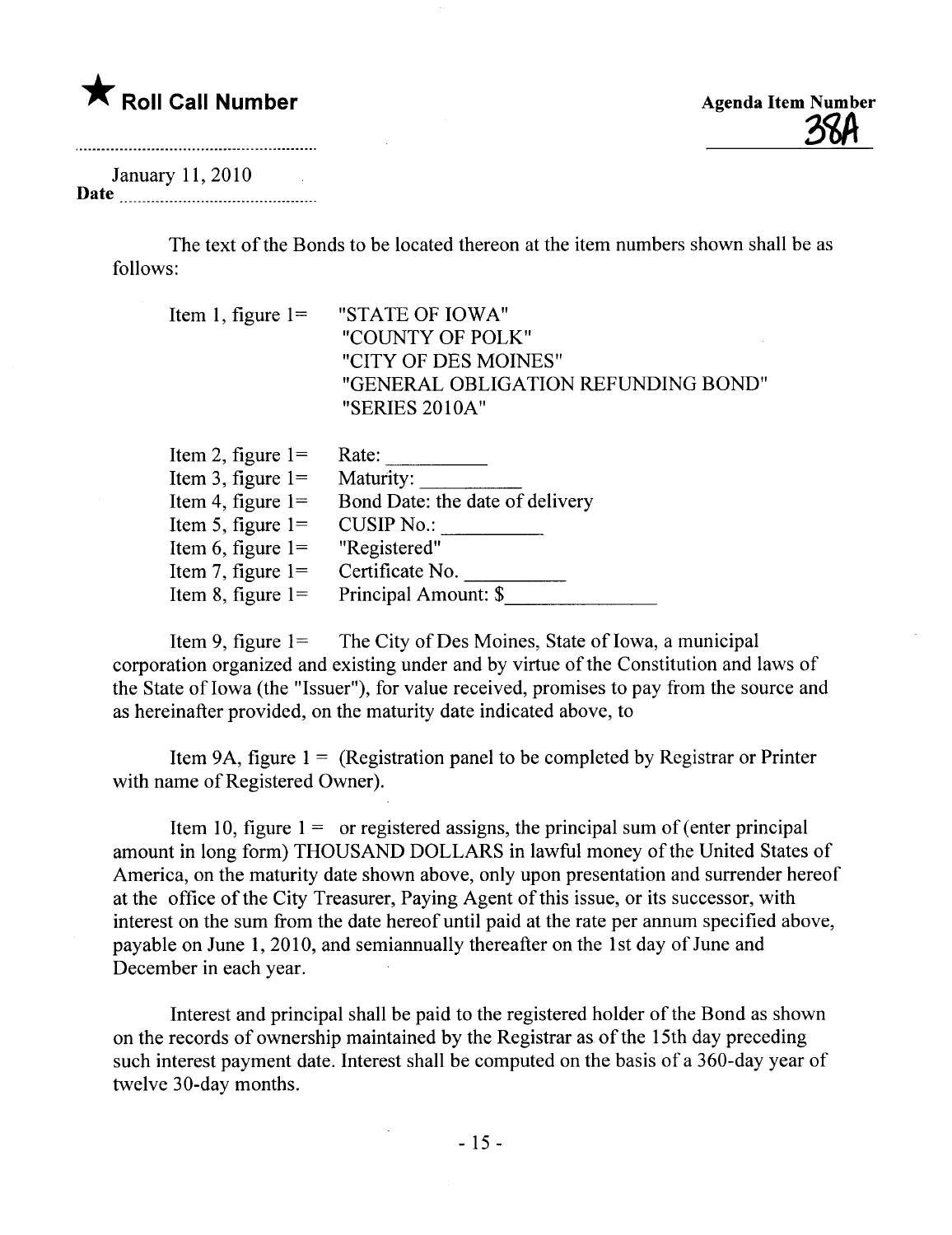<u>38A</u>

January 11,2010 Date 00 \_ \_ \_\_ \_ \_ \_ \_uu \_ \_ \_ \_ \_ \_ \_ \_ \_ \_ \_ \_ \_ \_ \_ \_\_\_ \_ \_ \_ \_ \_ \_ \_ 00 \_ \_\_

This Bond is issued pursuant to the provisions of Section 384.25 of the City Code of Iowa, for the purpose of paying costs of refunding and refinancing of certain outstanding City indebtedness, including the General Obligation Refunding Bonds, Series 2003E, dated August 1, 2003, and the General Obligation Bonds, Series 2004C, dated June 30, 2004, in conformity to a Resolution of the Council of said City duly passed and approved.

Unless this certificate is presented by an authorized representative of The Depository Trust Company, a limited purpose trust company ("DTC"), to the Issuer or its agent for registration of transfer, exchange or payment, and any certificate issued is registered in the name of Cede & Co. or such other name as requested by an authorized representative of DTC (and any payment is made to Cede  $& Co.$  or to such other Issuer as is requested by an authorized representative of DTC), ANY TRANSFER, PLEDGE OR OTHER USE HEREOF FOR VALUE OR OTHERWISE BY OR TO ANY PERSON IS WRONGFUL inasmuch as the registered owner hereof, Cede & Co., has an interest herein.

Bonds maturing after June 1, 2018 may be called for redemption by the Issuer and paid before maturity on said date or any date thereafter, from any funds regardless of source, in whole or from time to time in part, in any order of maturity and within an annual maturity by lot. The terms of redemption shall be par, plus accrued interest to date of calL.

Thirty days' notice of redemption shall be given by certified mail to the registered owner of the Bond. Failure to give such notice by mail to any registered owner of the Bonds or any defect therein shall not affect the validity of any proceedings for the redemption of the Bonds. All bonds or portions thereof called for redemption will cease to bear interest after the specified redemption date, provided funds for their redemption are on deposit at the place of payment.

If selection by lot within a maturity is required, the Registrar shall designate the bonds to be redeemed by random selection of the names of the registered owners of the entire annual maturity until the total amount of bonds to be called has been reached.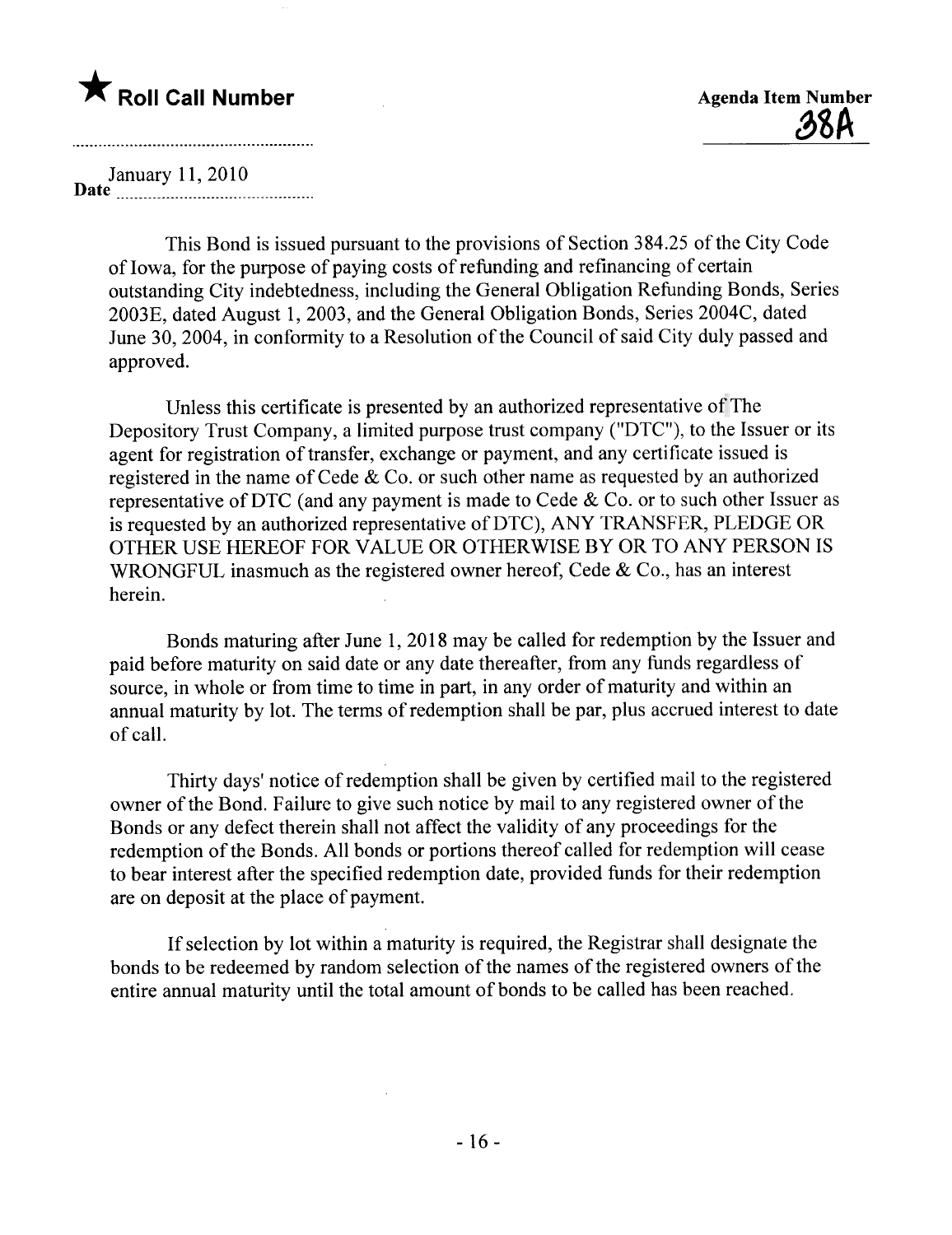<u>ጋእዞ</u>

January 11,2010  $Date$   $\frac{1}{2}$   $\frac{1}{2}$   $\frac{1}{2}$   $\frac{1}{2}$   $\frac{1}{2}$   $\frac{1}{2}$   $\frac{1}{2}$   $\frac{1}{2}$   $\frac{1}{2}$   $\frac{1}{2}$   $\frac{1}{2}$   $\frac{1}{2}$   $\frac{1}{2}$   $\frac{1}{2}$   $\frac{1}{2}$   $\frac{1}{2}$   $\frac{1}{2}$   $\frac{1}{2}$   $\frac{1}{2}$   $\frac{1}{2}$   $\frac{1}{2}$   $\frac{1}{2$ 

Ownership of this Bond may be transferred only by transfer upon the books kept for such purpose by the City Treasurer, the Registrar. Such transfer on the books shall occur only upon presentation and surrender of this Bond at the office of the Registrar as designated below, together with an assignment duly executed by the owner hereof or his duly authorized attorney in the form as shall be satisfactory to the Registrar. Issuer reserves the right to substitute the Registrar and Paying Agent but shall, however, promptly give notice to registered bondholders of such change. All bonds shall be negotiable as provided in Article 8 of the Uniform Commercial Code and Section 384.31 of the Code of Iowa, subject to the provisions for registration and transfer contained in the Bond Resolution.

And it is hereby represented and certified that all acts, conditions and things requisite, according to the laws and Constitution of the State of Iowa, to exist, to be had, to be done, or to be performed precedent to the lawful issue of this Bond, have been existent, had, done and performed as required by law; that provision has been made for the levy of a sufficient continuing annual tax on all the taxable property within the territory of the Issuer for the payment of the principal and interest of this Bond as the same will respectively become due; that the faith, credit, revenues and resources and all the real and personal property of the Issuer are irrevocably pledged for the prompt payment hereof, both principal and interest; and the total indebtedness of the Issuer including this Bond, does not exceed the constitutional or statutory limitations.

IN TESTIMONY WHEREOF, the Issuer by its Council, has caused this Bond to be signed by the manual signature of its Mayor and attested by the manual signature of its City Clerk, with the seal of the City impressed hereon, and to be authenticated by the manual signature of an authorized representative of the Registrar, the City Treasurer, Des Moines, Iowa.

Item 11, figure 1 Date of authentication: Item 12, figure  $1 =$  This is one of the Bonds described in the within mentioned Resolution, as registered by the City Treasurer.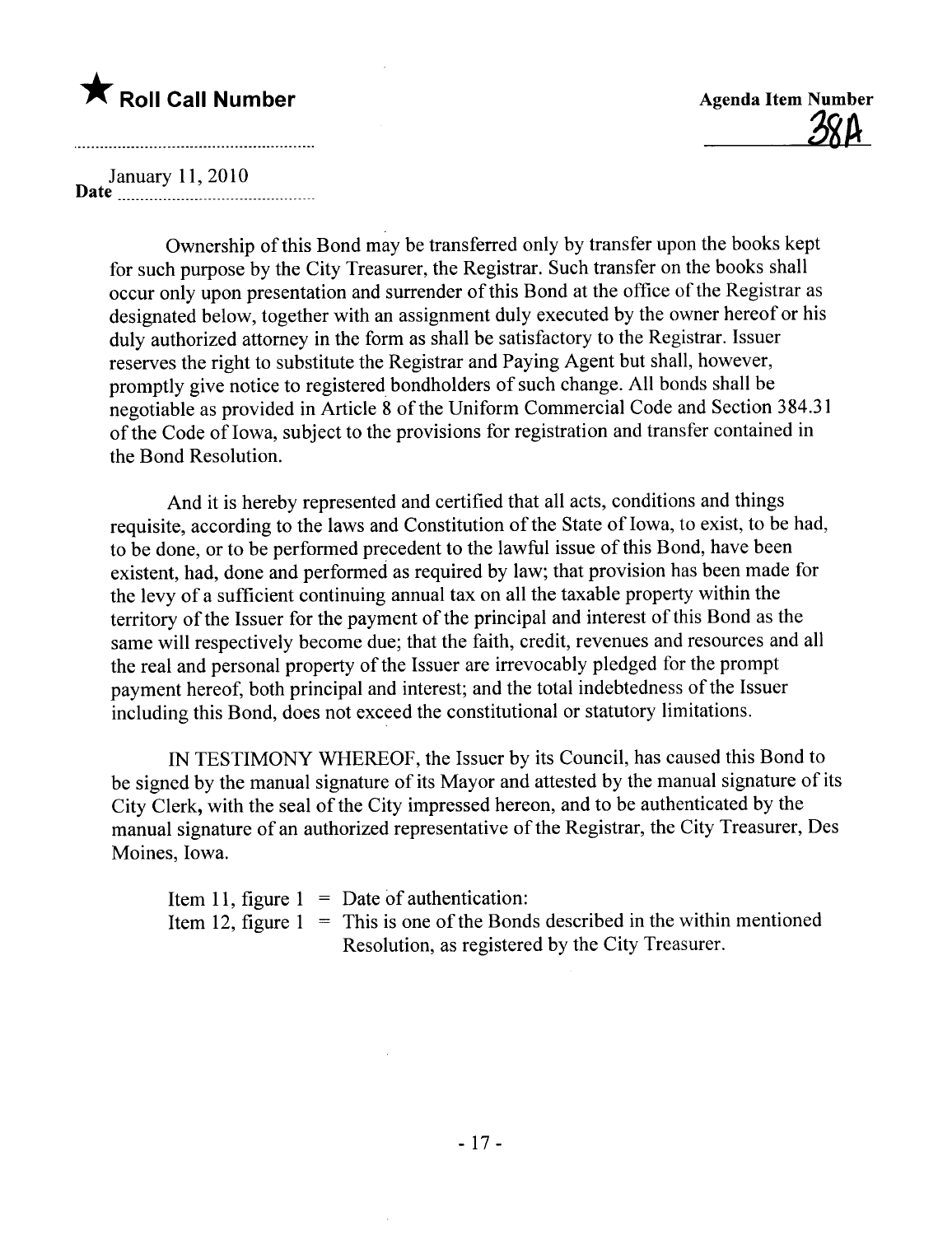**\*** Roll Call Number

Agenda Item Number 3ßA

January 11,2010

|                                                                         | CITY TREASURER, Registrar                                                                                          |
|-------------------------------------------------------------------------|--------------------------------------------------------------------------------------------------------------------|
|                                                                         | By: $\qquad \qquad$<br><b>Authorized Signature</b>                                                                 |
|                                                                         | Item 13, figure $1 = \text{Register}$ and Transfer Agent: City Treasurer<br><b>City Treasurer</b><br>Paying Agent: |
|                                                                         | SEE REVERSE FOR CERTAIN DEFINITIONS                                                                                |
| Item 14, figure $1 = (Scal)$<br>Item 15, figure $1 =$ (Signature Block) |                                                                                                                    |
|                                                                         | CITY OF DES MOINES, STATE OF IOWA                                                                                  |
|                                                                         | (manual signature)<br>By: $\qquad \qquad$<br>Mayor                                                                 |
|                                                                         | ATTEST:                                                                                                            |
|                                                                         | (manual signature)<br>$\mathbf{By:}$<br><b>City Clerk</b>                                                          |
|                                                                         | Item 16, figure $1 = (Assignment Block)$                                                                           |

 $\bar{\mathcal{A}}$ 

Item 16, figure  $1 = (Assignment Block)$ (Information Required for Registration)

 $\sim$ 

 $\sim$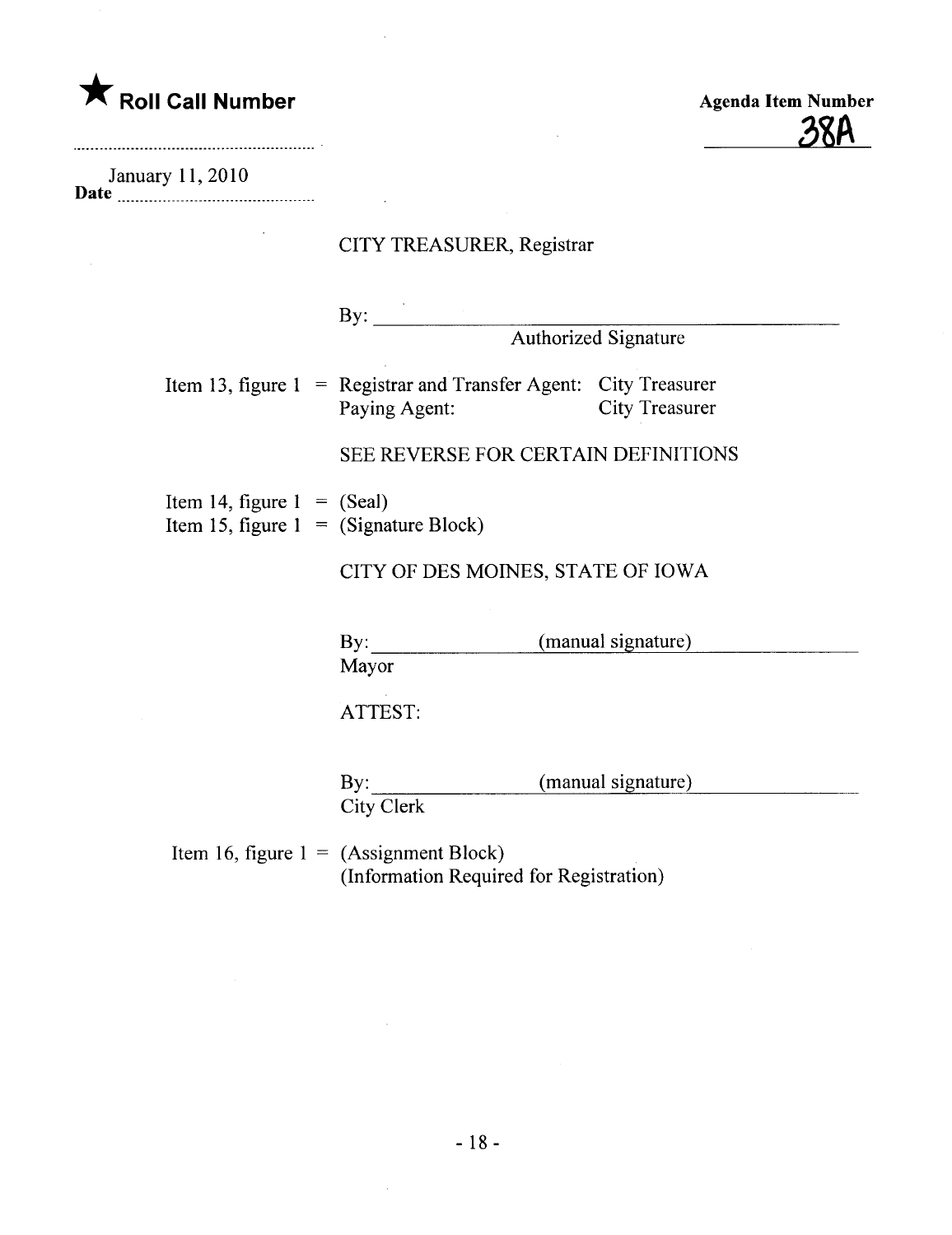

28 A

|      | January 11, 2010 |  |
|------|------------------|--|
| Date |                  |  |

#### ASSIGNMENT

| For value received, the undersigned hereby sells, assigns and transfers unto               |  |
|--------------------------------------------------------------------------------------------|--|
| (Social Security or Tax Identification No.)                                                |  |
| ) the within Bond and does hereby irrevocably constitute and appoint                       |  |
| attorney in fact to transfer the said Bond on the books                                    |  |
| kept for registration of the within Bond, with full power of substitution in the premises. |  |

Dated:

(Person(s) executing this Assignment sign(s) here)

SIGNATURE ) GUARANTEED)

### IMPORTANT - READ CAREFULLY

The signature(s) to this Power must correspond with the name(s) as written upon the face of the certificate(s) or bond(s) in every particular without alteration or enlargement or any change whatever. Signature guarantee must be provided in accordance with the prevailng standards and procedures of the Registrar and Transfer Agent. Such standards and procedures may require signature to be guaranteed by certain eligible guarantor institutions that participate in a recognized signature guarantee program.

#### INFORMATION REQUIRED FOR REGISTRATION OF TRANSFER

| Name of Transferee(s)                 |  |
|---------------------------------------|--|
| Address of Transferee(s)              |  |
| Social Security or Tax Identification |  |
| Number of Transferee(s)               |  |
| Transferee is $a(n)$ :                |  |

 $\mathcal{L}(\mathcal{L})$  and  $\mathcal{L}(\mathcal{L})$